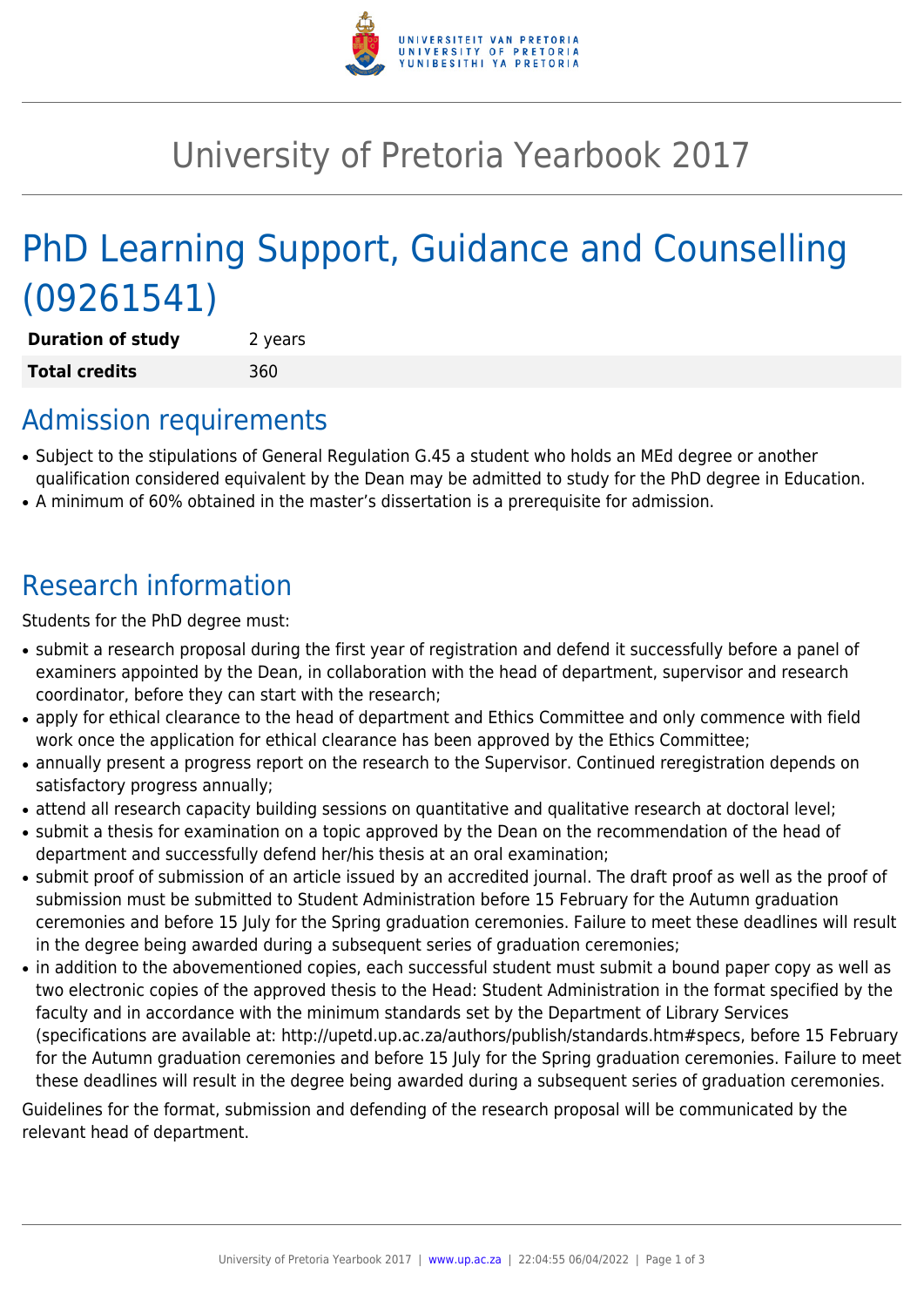

### Curriculum: Year 1

**Minimum credits: 360**

#### **Core modules**

[Thesis: Learner support, guidance and counselling 990](https://www.up.ac.za/parents/yearbooks/2017/modules/view/LVB 990) (LVB 990) - Credits: 360.00